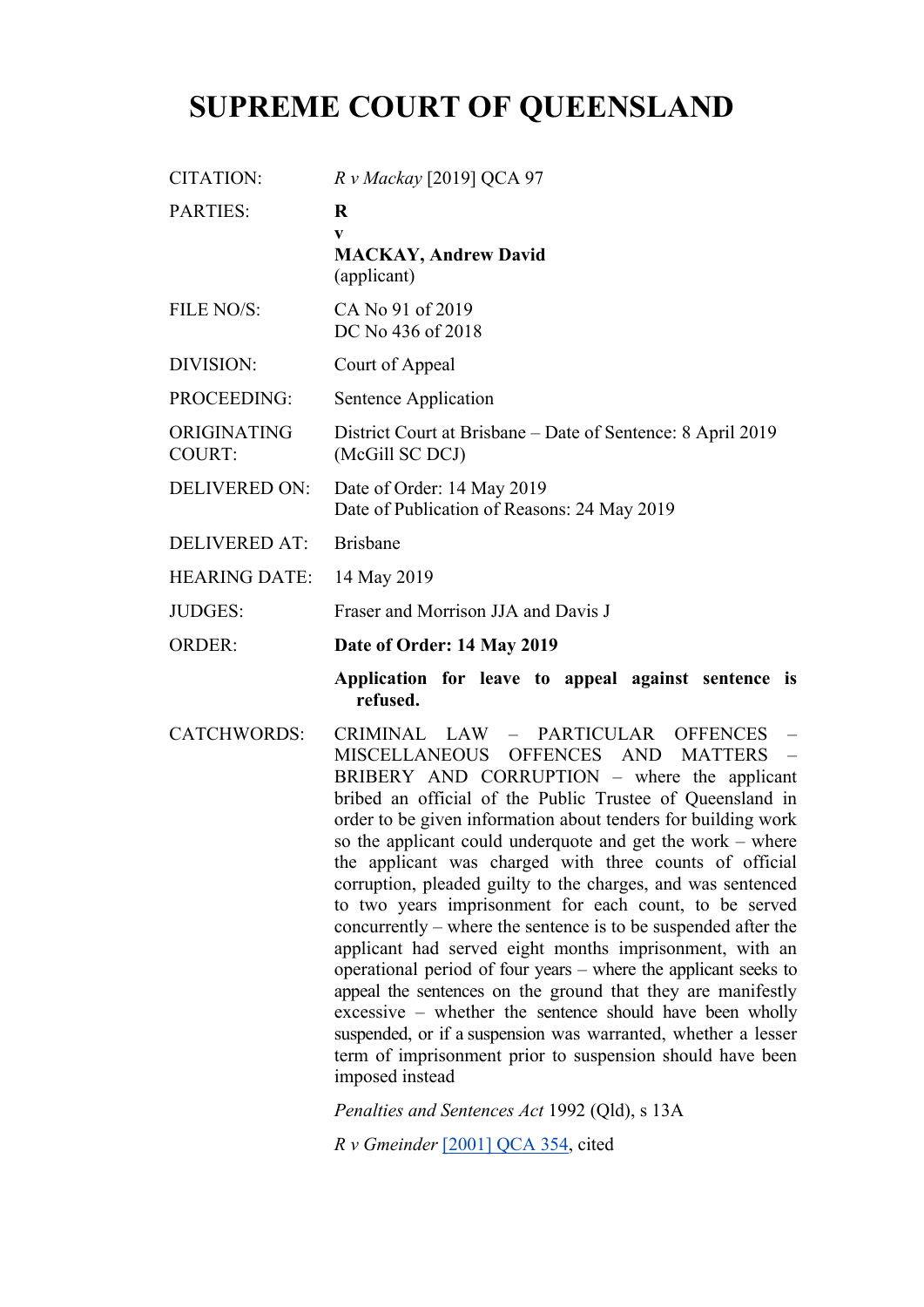respondent

- [1] **FRASER JA:** The reasons for judgment of Morrison JA reflect my own reasons for joining in the orders refusing the application for leave to appeal against sentence.
- [2] **MORRISON JA:** Mr Mackay bribed an official of the Public Trustee of Queensland to give him information about tenders for building work, so that Mr Mackay's business could underquote and get the work. As a result he was charged with three counts of official corruption, the maximum penalty for each being imprisonment for seven years. He was sentenced on each count to two years' imprisonment, the sentences to be served concurrently, with those sentences being suspended after he had served eight months' imprisonment. The operational period of the suspension was four years.
- [3] Mr Mackay seeks to challenge those sentences on the ground that they are manifestly excessive. However, no challenge is mounted to the head sentence of two years' imprisonment. The contention is that the sentence should have been wholly suspended, or alternatively if a suspension was warranted, a suspension of less than eight months was appropriate.

## **Circumstances of the offending**

- [4] The learned sentencing judge was provided with an agreed summary of the facts. His Honour took the view that it did not summarise the relevant facts in an appropriate fashion and therefore he set out his own summary in the sentencing remarks. No challenge is made to that summary and therefore they form the basis of what follows.
- [5] Mr Mackay was the principal of a business, based solely in Sydney, operating as a builder. It eventually contracted to perform refurbishment work for the Public Trustee of Queensland.
- [6] A Mr Myers was an employee of the Public Trustee, and in that role obtained quotations for the work done by the Public Trustee in 2015, refurbishing offices in various cities.
- [7] Mr Mackay's dealings with Mr Myers gave him reason to believe that Mr Myers would be willing to take a bribe and to assist Mr Mackay to secure contracts to do building work for the Public Trustee. Mr Mackay took the opportunity and offered a bribe to Mr Myers.
- [8] Mr Myers was willing to accept the bribe and provide information about competing quotes for work, so that Mr Mackay knew the price he had to meet in order to get the contracts. Mr Myers was also principally responsible for the selection of the company to undertake any particular works, and recommended that Mr Mackay's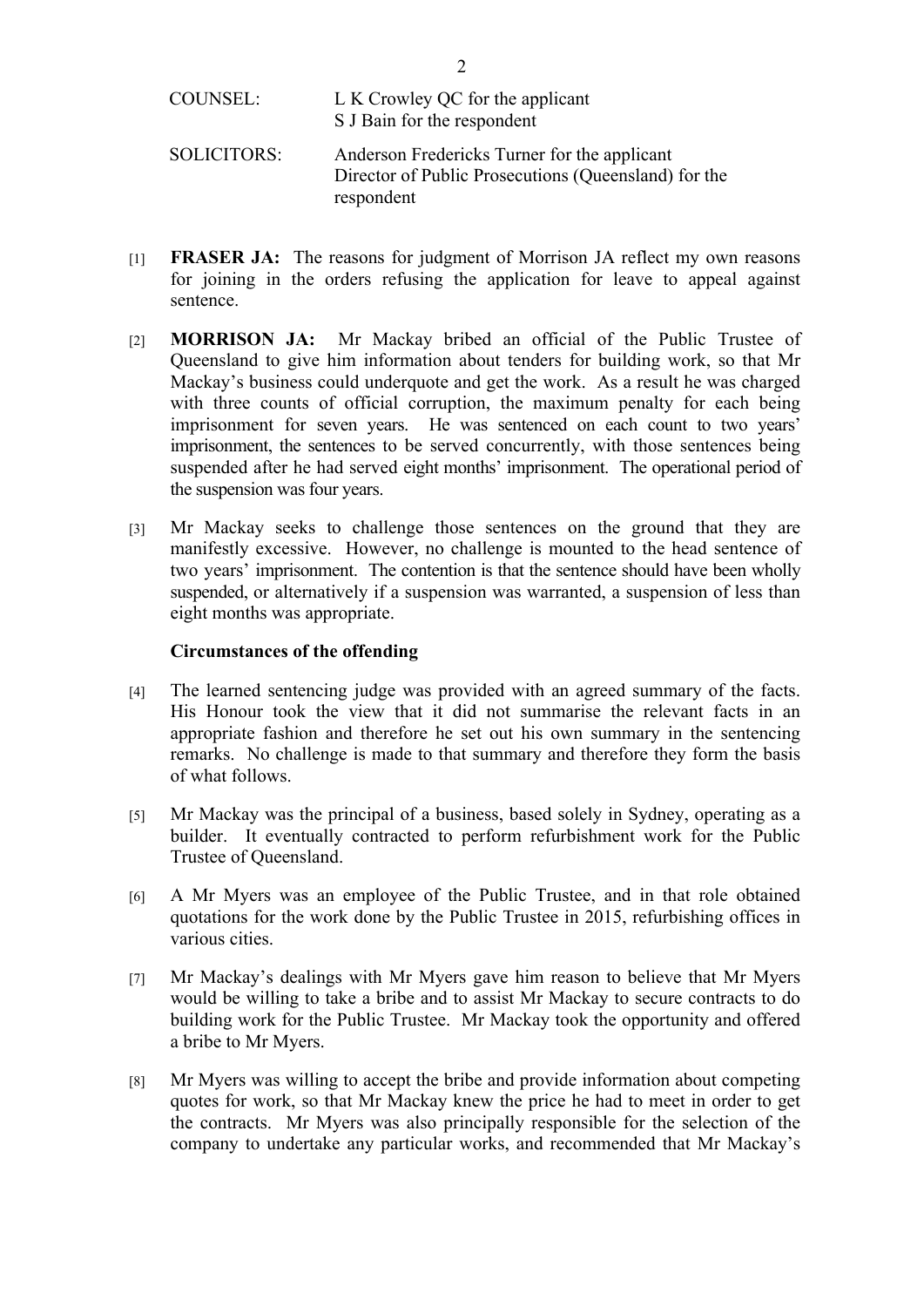firm be awarded the contracts, though he was not the person who made the final decision.

- [9] The contracts that were secured in that fashion were worth a total of \$251,734.22 of public funds.
- [10] While he remained in his position Mr Myers also approved Mr Mackay's invoices for payment, one of which included a payment which was made to Mr Myers.
- [11] On about 5 June 2015 an invoice was created by Mr Myers in the name of a company entitled "Lawrence Interiors Pty Ltd". It was in the amount of \$7,500. It was a false invoice, and the bank details on it were for an account in the name of Mr Myers. Mr Mackay's company transferred \$5,000 in relation to that invoice into Mr Myers' account. Mr Mackay knew he was paying Mr Myers directly.
- [12] On 18 June 2015 Mr Myers opened a bank account in a false name. Mr Mackay asked Mr Myers to do so in order that the payments could not be traced. Subsequently, an internet transfer of \$7,000 was made from Mr Mackay's business into that account.
- [13] On 2 July 2015 Mr Mackay's business made a payment of \$547.70 to Virgin Airlines. That transaction corresponded with an occasion when Mr Myers travelled to Sydney to meet Mr Mackay.
- [14] The three payments of \$5,000, \$7,000 and \$547.70 were made as a result of the corrupt agreement.
- [15] When it became apparent that the matter was being investigated by the CCC, Mr Mackay and Mr Myers engaged in a number of conversations (which were intercepted) in which they discussed the need to work out an innocent version of events. Mr Mackay took steps to cover his tracks.

## **Approach of the learned sentencing judge**

- [16] Having recited the nature of the offending, the learned sentencing judge turned to the matters which affected the sentence he intended to impose. The following matters were mentioned specifically:
	- (a) the plea of guilty was entered on the day of the trial, that being preceded by way of a committal with cross-examination; however, the result of negotiations between the defence and the prosecution was that two other counts (including one for a much larger sum of money) were discontinued;
	- (b) Mr Mackay had not offended again in the period of about four years since the current offences were committed; his Honour considered that not entirely surprising given the failure of the exercise and that it came to the attention of authorities;
	- (c) his Honour did not regard the current offences as "a particularly serious example of the offence", but "the offence is inherently one which is serious, because official corruption strikes at the integrity of government"; Australians expect and believe that they will have a system of government which is free from corruption and it was particularly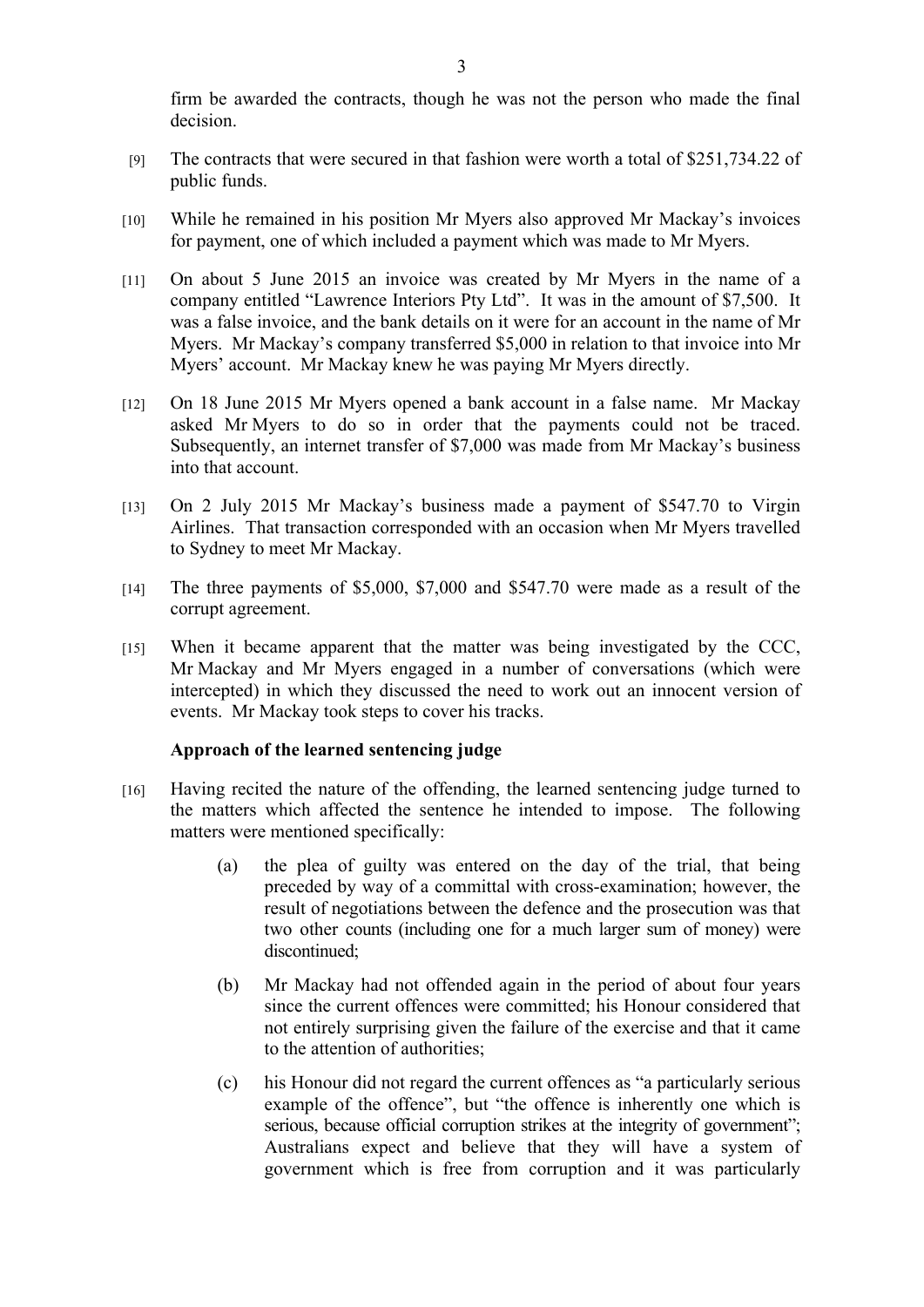important that the system operated with integrity, because of the trust proposed in it; the system of public tenders for government works was one which was designed to guard against any corruption in the allocation of government work, and as a means of guarding against excessive costs for government work; the integrity of that system depended upon the officers involved in it not being corrupted, and the system not being distorted by the payment of bribes to such officers; and

- (d) as to the suggestion that the criminality involved on the part of the officer accepting the bribe was greater than the criminality of the person offering and paying the bribe, the learned sentencing judge said that whilst there might be something in the proposition, "it is to a relatively small degree"; his Honour explained that if corrupt businessmen did not pay public servant bribes, there would be no official corruption.
- [17] The learned sentencing judge contrasted features which were apparent in the case of Mr Myers<sup>1</sup> when compared with that of Mr Mackay. Mr Myers had been sentenced to a period of two years' imprisonment, with immediate suspension. Mr Myers had co-operated with the investigating police and the Crime and Corruption Commission, and made full admissions in relation to his behaviour. That cooperation was sufficient to attract the operation of s 13A of the *Penalties and Sentences Act* 1992 (Qld). None of that was applicable in Mr Mackay's case. When spoken to by investigating police, he declined to be interviewed. There was no true confession by him, nor co-operation with the authorities. In Mr Mackay's case there was "in the circumstances, little sign of any real remorse".
- [18] The learned sentencing judge noted that Mr Mackay had no criminal history, was married and had two children in respect of which he was the sole provider. He had served no time by way of presentence custody.
- [19] His Honour then turned to a matter which had been raised by way of defence submissions, namely the impact upon Mr Mackay of the convictions he would inevitably suffer. His Honour said:

"I expect that there are likely to be adverse consequences, under the New South Wales legislation, under which you hold a builder's licence, and that … you could well face difficulties in relation to that licence in New South Wales; although I have not been provided with any particular details about it. I would expect as well that this conviction is likely to damage your reputation, your business reputation, and give rise to difficulties in the operation of your company, and that will adversely affect you apart from any consequences of this sentence that I impose. Nevertheless, I expect that that is almost an inevitable consequence of convictions and sentencing for the offence of official corruption."

[20] The learned sentencing judge noted that the purposes of the sentence he was to impose included punishment of Mr Mackay in a way that was just in all the circumstances, the provision of conditions to help in rehabilitation, personal and

<sup>1</sup> Who had already been sentenced.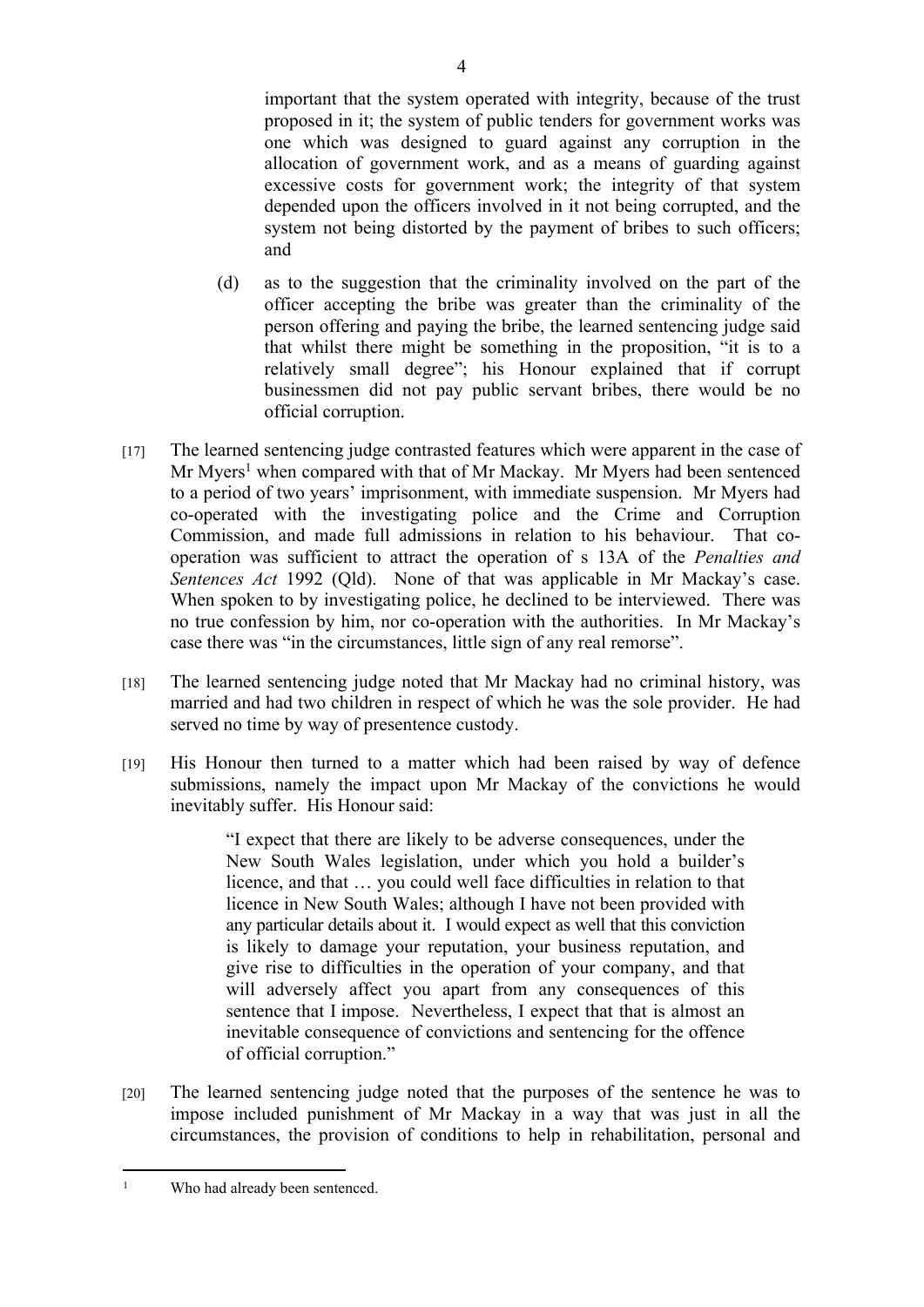general deterrence. His Honour also noted the purpose of denunciation of the conduct in which he had been involved. His Honour went on:

"Because of the circumstances, and the importance of general deterrence, in relation to this offence, I consider that there is no reasonable alternative to a term of imprisonment to achieve those purposes, but, in view of your plea of guilty, and the fact that you have not previously been in prison, I am prepared to order that the sentence be suspended after you have served one-third of the sentence"

## **Discussion**

- [21] Senior Counsel for Mr Mackay did not challenge the head sentence, nor was there any challenge to the learned trial judge's conclusion that there was no reasonable alternative in the circumstances but to impose a term of imprisonment. Rather, the focus of the contentions was on the need for any period of actual custody, or alternatively as much as eight months' actual custody. In that respect the contentions advanced included the following matters:
	- (a) the building works the subject of the corrupt behaviour had been performed and there was no suggestion that it was other than of a high standard;
	- (b) the vast majority of the money paid by the trustee for the works was paid to subcontractors and the total profit to Mr Mackay's business was only about \$13,000;
	- (c) Mr Mackay did not set out to corrupt an otherwise untainted official; Mr Myers was already corrupt;
	- (d) although the bribes meant that Mr Mackay secured an unfair advantage in the tender process, he ultimately quoted a lower figure than others in order to get the contracts; thus, this was not a case where there was overpayment or loss of public funds;
	- (e) whilst the offence was serious, Mr Mackay's culpability should be seen as less than that of Mr Myers, simply because Mr Myers was the public official and Mr Mackay was not;
	- (f) because it was a "one off" offence, and Mr Mackay had not reoffended in any way in the next four years, it was appropriate to order that the sentence be wholly suspended, an approach for which even the Crown contended at the sentencing hearing;
	- (g) alternatively, it was plainly unjust to impose a partially suspended sentence which required serving eight months in actual custody; and
	- (h) Mr Mackay was a married man with a young family to support, he owned his own business, had no prior convictions, had never been in custody before, and had not committed any further offence for four years, during which time he was on bail; in those circumstances there was little or no need for personal deterrence, his prospects of rehabilitation were excellent, and there was little risk of him reoffending.